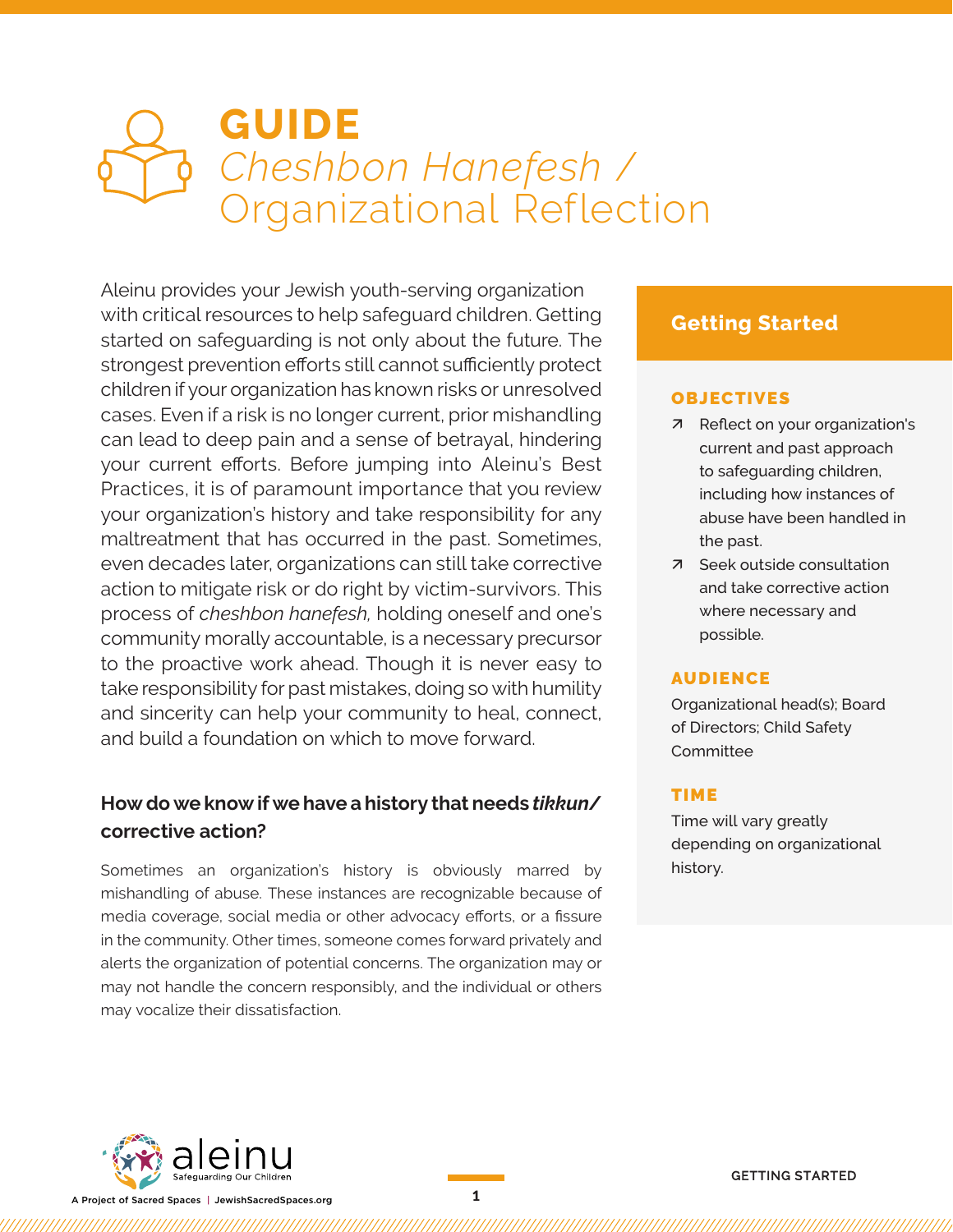Unlike an individual *cheshbon hanefesh*, where a person need only search his or her own soul, for organizational *cheshbon hanefesh*, you'll need to check with multiple stakeholders and leaders. As you work through the Best Practices, you'll receive tools for broader selfassessments and ongoing dialogue with the community at large, including a climate survey and guide for facilitated conversations. In addition, individuals within your community might approach the organization's leadership or a member of the Child Safety Committee to share concerns that were previously unknown. Aleinu will also provide you with resources for responsible handling of these concerns and ways to offer support to victim-survivors. For now, though, we simply ask that you check in with yourself and others involved in this initiative and your organization's leadership to explore whether there are known issues that need to be addressed.

# **CONSIDER CHECKING IN WITH THE FOLLOWING INDIVIDUALS:**

| • Mental health professional (e.g. Director of Camper Care, school |
|--------------------------------------------------------------------|
|                                                                    |
|                                                                    |
|                                                                    |
|                                                                    |

## **We know that our organization had a prior case of child maltreatment that deeply impacted our community. What should we do about it?**

The facts surrounding individual cases and their handling vary greatly, and so will the answer to this question. For instance, if suspicions or knowledge of child maltreatment have not been reported to the proper agencies, they should be reported now, even if the case is from long in the past. If an individual who has maltreated children holds a prominent position of honor in your community, you'll want to rethink that individual's role. If victim-survivors have been publicly shamed or ostracized, a proper *tikkun*, corrective action, will include a public apology. Though some wrongs can never be undone, they can often be mitigated. In the case of child protection, such mitigation typically involves assessing safety, opening a brave and honest dialogue, and apologizing to individuals or sometimes even to an entire community.



A Project of Sacred Spaces | JewishSacredSpaces.org

## **Sample Questions to Prompt Reflection:**

Have you received complaints formal or informal — about the culture of your organization? If yes, how did your organization respond?

Has your organization dealt with instances of child maltreatment or abuse in the past? If so, how do you feel it was handled? In what ways could it have been handled better?

Are you unsure about how any cases or instances were handled by your organization? To whom could you speak who would know how those cases were handled?